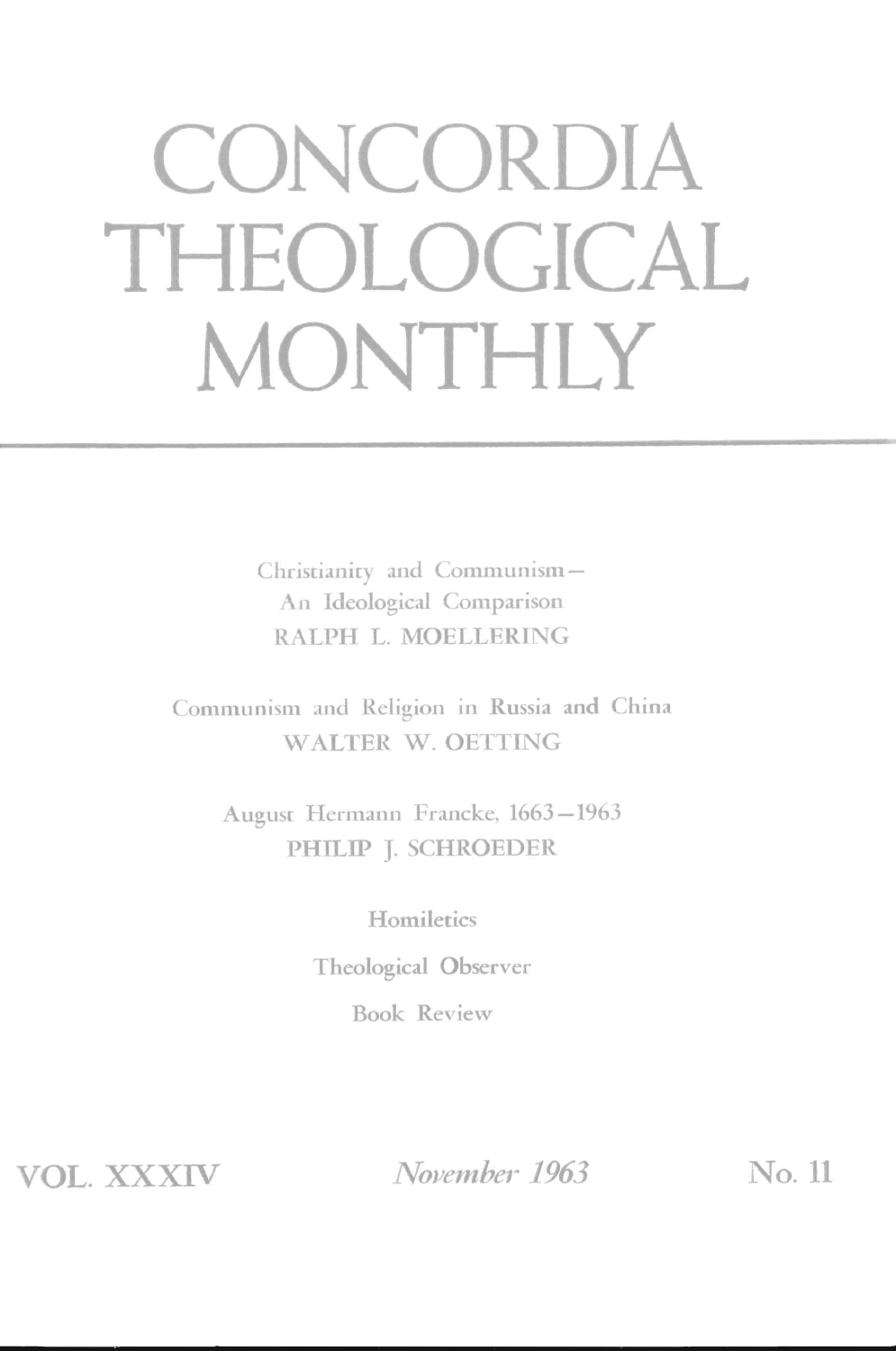## THEOLOGICAL OBSERVER

#### BRIEF ITEMS FROM THE NATIONAL LUTHERAN COUNCIL

#### LWF AMENDS CONSTITUTION ON NATURE AND FUNCTION

*Helsinki.* - Constitutional amendments designed to further clarify the nature, ecumenical responsibilities and membership of the Lutheran World Federation were adopted at its Fourth Assembly here.

The most numerous changes made by delegates in plenary session concerned Article III of the LWF Constitution, with the amendments changing its title from "Nature and Purposes" to "Nature, Functions and Scope,"

The primary revision in the article is the addition of a restriction that the federation "shall not exercise churchly functions on its own authority."

Other major parts of the article were retained so that the new version on "Nature" now reads:

The Lutheran World Federation shall be a free association of Lutheran Churches. It shall act as their agent in such matters as they assign to it. It shall not exercise churchly functions on its own authority, nor shall it have power to legislate for the Churches belonging to it or to limit the autonomy of any Member Church.

Changes in the section on functions under<br>Article III, with deletions given in paren-<br>Creeds and in the Confessions of the Lutheran theses, included the following: Church, especially in the Unaltered Augsburg

'Further (bear) a united witness before the world to the Gospel of Jesus Christ as The change in Article IV on membership the power of God for salvation; of the LWF deletes a first section which

operation in study among Lutherans; affiliated with the Lutheran World Con-

and participation in ecumenical movements. (Foster Lutheran participation in ecumenical (The Lutheran World Convention was

they endeavor to meet the spiritual needs of other Lutherans and to extend the Gospel. (To develop a united Lutheran approach to responsibilities in missions and education);

'Provide a channel for Lutheran churches and groups to help meet physical needs. (To support Lutheran groups in need of spiritual or material aid.)'"

No change was made in the LWF's function to "cultivate unity of faith and confession among the Lutheran Churches of the world."

The Assembly also approved the addition to the constitution of a section on "Scope of Authority," which declares that "in accordance with its nature, function and structure, the Lutheran World Federation may take action on behalf of one or more member churches in such matters as they may commit to it."

Article II of the constitution on the doctrinal basis of the Federation was changed in two respects. It now includes specific reference to the "three Ecumenical Creeds" and to Luther's Small Catechism.

As amended, the article now reads:

The Lutheran World Federation acknowledges the Holy Scriptures of the Old and New Testaments as the only source and the infallible norm of all church doctrine and Creeds and in the Confessions of the Lutheran "The Lutheran World Federation shall: Confession and Luther's Small Catechism,<br>Eugenee Cheap a united witness before a pure exposition of the Word of God.

'Develop (promote) fellowship and co- stated that "all Lutheran churches previously 'Foster Lutheran interest in, concern for, vention ... shall continue to be members

movements); the predecessor organization to the Lutheran 'Support Lutheran churches and groups as World Federation. Organized at Eisenach,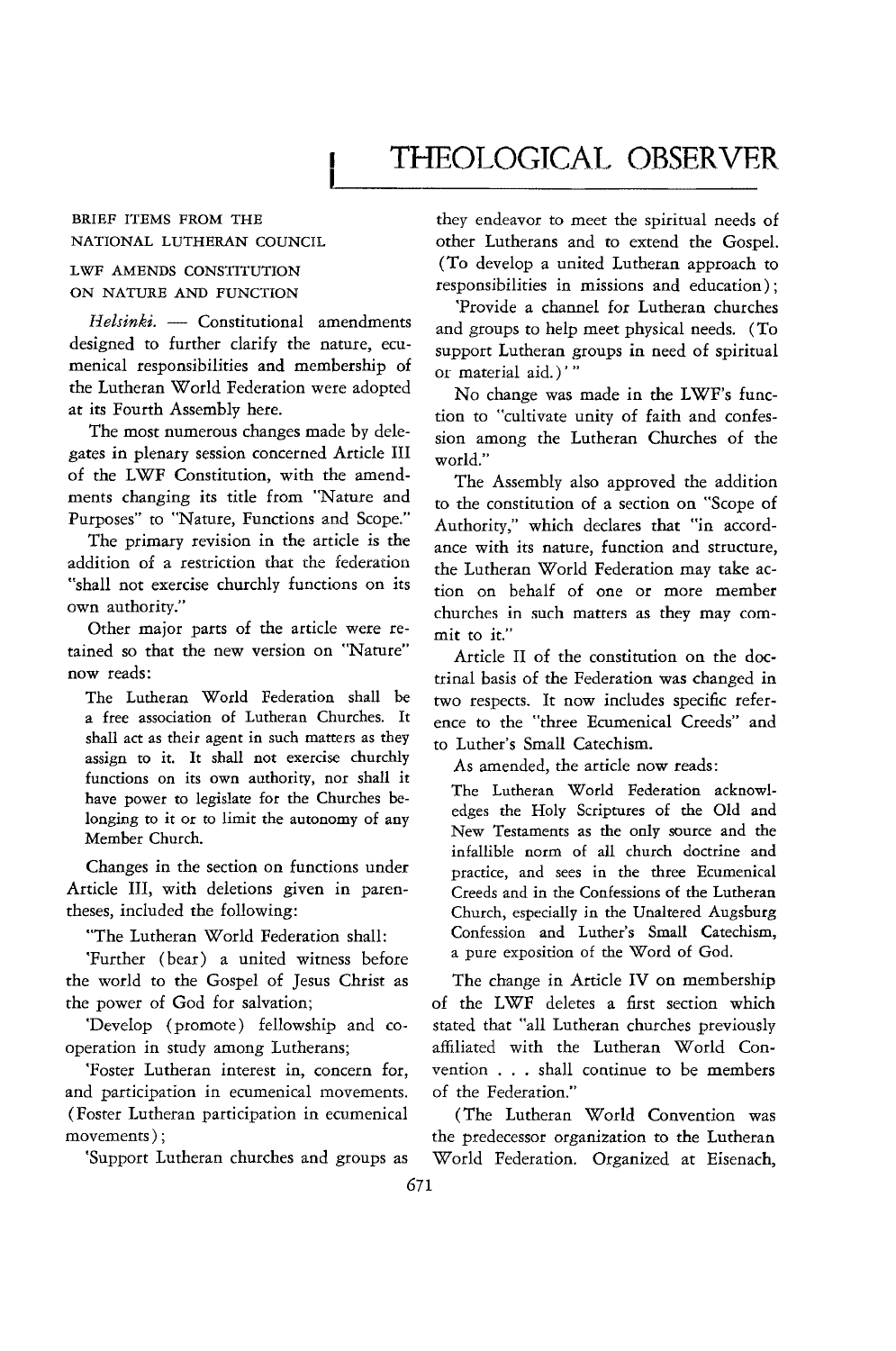Germany, in 1923, the Convention held assemblies in Copenhagen in 1928 and Paris in 1935 but was rendered inactive by World War II. It was succeeded by formation of the LWF at Lund, Sweden in 1947.)

Also added to the article was a section concerning termination of membership. The complete text of the article on Membership now reads:

The Lutheran World Federation consists of churches which accept the doctrinal basis set forth in Article II of this constitution. Each Church which applies for membership in the Federation shall declare its acceptance of this constitution. Its reception into membership shall be decided by the Lutheran World Federation in Assembly, or in the interim, if not more than one-third of the Member Churches raise an objection within one year, by the Executive Committee.

Membership in the Federation may be terminated by vote of the Assembly or by withdrawal.

Constitutional amendments adopted by the Assembly will become effective one year after their adoption unless objection has been filed with the Executive Committee by Churches embracing in aggregate one-third of the constituency of the Federation.

#### CHANGES IN STRUCTURE LEFT TO LWF EXECUTIVE COMMITTEE

*Helsinki.* - The Fourth Assembly of the Lutheran World Federation here empowered its Executive Committee to effect changes in the organizational structure of the federation during the next six years.

Earlier, delegates defeated a motion offered by Bishop Jens Leer Andersen of Elsinore in behalf of the Danish delegation, by which action on the structure and function of the LWF could only be taken at its next assembly in 1969.

The vote to grant this power to the Executive Committee followed a plea by Swedish Bishop Bo Giertz of Gothenburg, second vice president of the LWF, who warned that it would "dangerously affect" the efficiency of

the committee to circumscribe its activities in this area in the interim before the next assembly.

Spirited debate in plenary session marked consideration of the report of the Coordinating Committee on Group Discussions Concerning the Structure and Function of the LWF, presented by its chairman, Bishop Hanns Lilje of Hannover, Germany.

On recommendation of the committee, delegates adopted eight amendments to the federation's constitution involving the structure and function of the international church organization.

The most important amendment provides that an assembly of the LWF shall "normally" be held every six years, instead of five years as at present, "at the call of the president."

Another amendment changes the designation of the federation's chief executive officer from "executive secretary" to "general secretary."

One of the recommendations referred to the Executive Committee provides for the creation of a new staff position of associate or assistant general secretary. It is expected that the committee will act on this proposal in the near future.

Also passed on to the Executive Committee for consideration, as they do not require constitutional amendment, were the following recommendations:

: Formation of a standing committee on women's interest, to be related to the Commission on Stewardship and Congregational Life, and to be assisted by a woman staff person located at LWF headquarters in Geneva, Switzerland.

: Formation of a standing committee to study the special problems of youth, promote youth exchange and plan regional and preassembly youth conferences.

: A proposal that special attention be given in the federation to men's work.

: That the committee give "earnest con-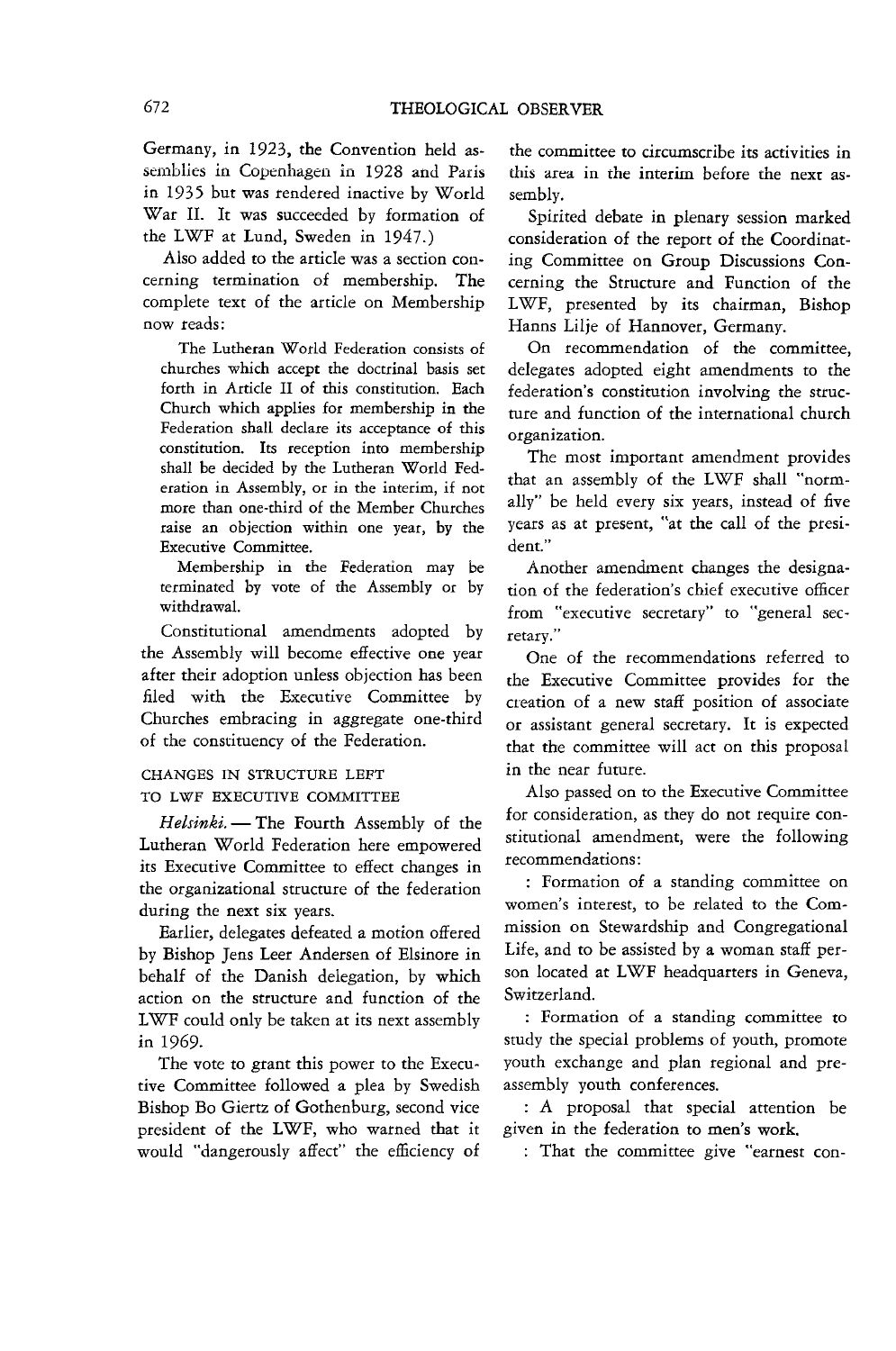sideration" to continuation of a Committee on Latin America as an LWF Commission to serve as a point of reference for Latin American affairs.

This vote, passed by the narrow margin of 96 to 94, nullified another motion which would have made creation of such a commission mandatory.

The recommendation also suggests the formation of an additional committee of Latin American representatives to serve the Commission in a consultative capacity.

: That the committee continue to study and review the respective responsibilities and functions of the Commissions on World Service and on World Mission.

This action followed a lively discussion in which several speakers questioned whether the continued separation of the two commissions could be justified. Others felt that they should be retained as separate entities.

: A proposal that the Commission on Inner Missions be continued with a broader area of concern and activity.

: Creation of regional secretariats if so desired by member churches of the respective regions.

: That the general secretary or his associate serve as administrator of the scholarship and exchange program of the LWF.

: Appointment of a Coordinating Committee for Budget and Program (CCBP) to coordinate the work of commissions, advise them on the evaluation of program and project proposals, review the budgets and project list of the general secretariat and the commissions, and project their estimated program needs and budget proposals.

: Appointment of a Standing Finance Committee from its own members to have general oversight over the financial affairs of the LWF.

#### LUTHERANS UNITE TO SPONSOR HEALTH AND WELFARE FORUM

Chicago. - Christian social responsibility will be discussed at the 1963 Lutheran Health and Welfare Forum, to be held here Nov. 4-6 at the Pick-Congress Hotel.

The three-day session, cosponsored by the National Lutheran Social Welfare Conference and Associated Lutheran Charities, will be held to discuss how the church's role in social responsibility may be strengthened and to seek ways of coordinating, improving, and promoting health and welfare services among the Lutheran churches in the U. S.

Other organizations participating in the national forum include the Conference of Lutheran Clinical Pastoral Educators, the Lutheran Human Relations Association of America, and Lutheran Social Work Scholarships, Inc.

Expected to take part in the biennial national conference are Lutheran health and welfare administrators, board members, social workers, chaplains, pastors and agency auxiliary members. The meeting is open to all persons interested in Lutheran aspects of the health and welfare field.

#### NEW MUSIC GROUP FORMED AT HELSINKI ASSEMBLY

*Helsinki.* - A new organization called Ecclesia Cantans ("The Singing Church") was voted into existence at the conclusion of a four-day international seminar in church music here.

The seminar, held in conjunction with the Lutheran World Federation's Fourth Assembly, had been sponsored by the Evangelical Lutheran World Conference for Church Music, which was dissolved by action of about 60 church musicians, theologians, and others attending from 10 countries.

The new organization is subtitled International Lutheran Association for Church Music.

The old organization was formed in 1955 in Amsterdam to create a cooperating group of church musicians for common effort and research in church music.

It also called three international church music congresses since its formation, at Oslo,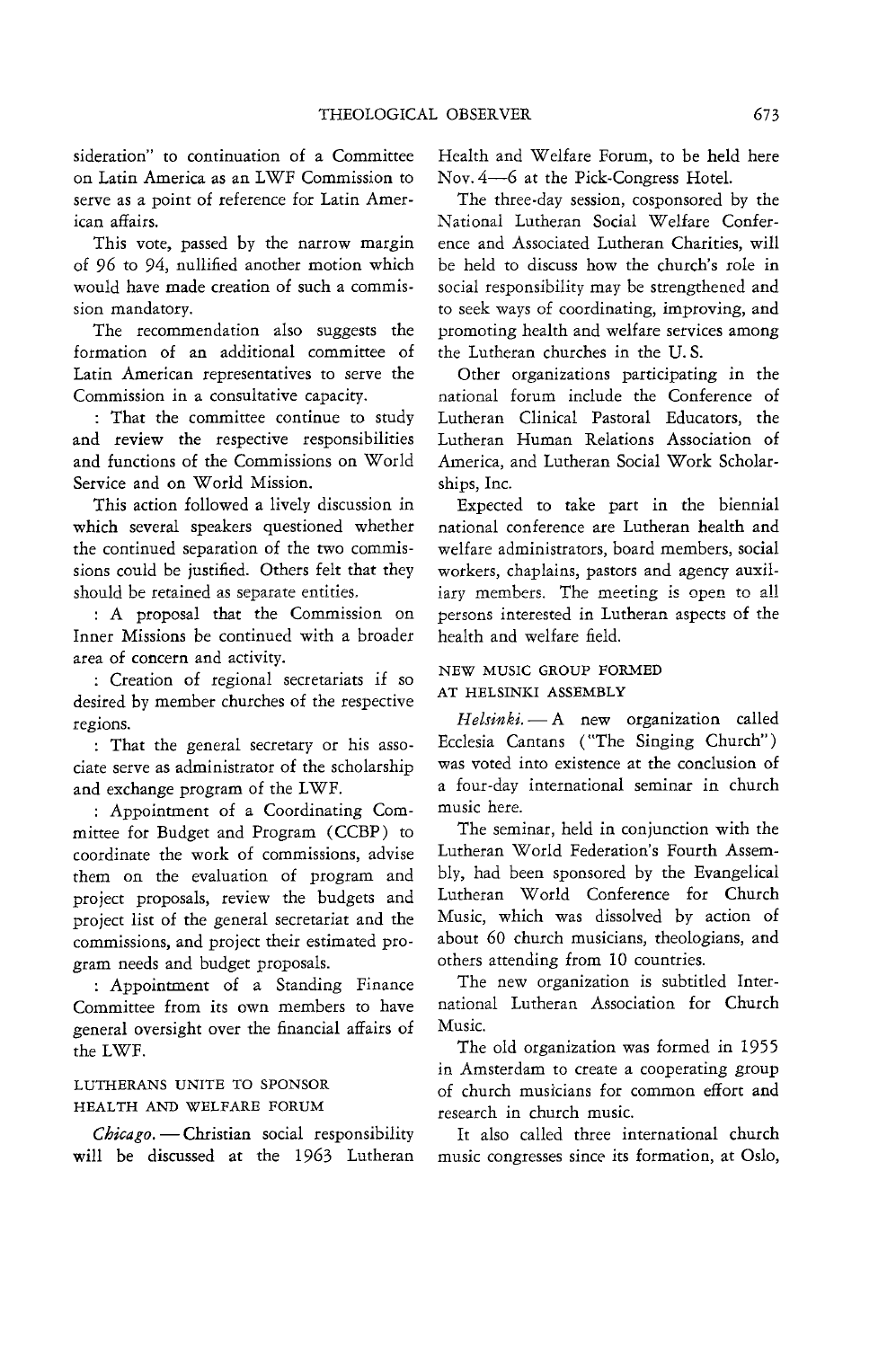Norway; Herford, Germany; and Minneapolis, U. S. A.

"The resolutions on which the former organization was based proved to be inoperable," a spokesman for both groups said. It was agreed in discussions during 1962-63 to convene as a church music seminar in Helsinki and at this time to reorganize, he added.

#### SOCIOLOGIST LENSKI, ALC LAYMAN, SURVEYS CATHOLIC EDUCATION EFFECTS

*Chapel Hill, N. C.* - A Lutheran layman who is on the faculty of the University of North Carolina here will take part in a nationwide survey to measure the effect of parochial education on Roman Catholics in the U. S.

Dr. Gerhard E. Lenski, 39, a sociologist, has been named to a committee of prominent Catholic and non-Catholic scholars which will work with those in charge of the survey, *it* was announced by the University of Chicago's National Opinion Research Center which is conducting the study.

Dr. Lenski, son of a Lutheran pastor, is a member of the American Lutheran Church. He is the author of "The Religious Factor" published last year. In this book, based on a study of metropolitan Detroit, he describes the influence of religious groupings on the economic, social and political attitudes of Protestants, Jews, and Catholics in the U. S.

A spokesman for the Center at the University of Chicago said that the survey, which began Aug. 1, would seek to determine "whether there is a special moral and value flavor which is imparted to parochial school pupils."

The study, financed by a \$136,000 grant from the Carnegie Corporation will focus on 2,000 Catholic families and 500 non-Catholic families.

Catholics who attended public schools will be compared with those who attended parochial schools to learn what differences exist between the two groups in religious practices,

occupational achievement, attitudes toward education, and opinions on non-religious public issues.

Inclusion of the non-Catholic families in the survey will be to measure whether the differences between the two groups of Catholics are greater or lesser than differences between Catholics and those of other faiths.

### LWF STUDY CRITICIZES

#### VIEWS ON CONFIRMATION

Helsinki. - The common view that the rite of confirmation signifies an adolescent's admission to "full" or "adult" membership in the church was sharply criticized in a study document distributed at the Fourth Assembly of the Lutheran World Federation here.

"We all have become members of the Church in Baptism," asserted the document, contained in the report which the LWF's Commission on Education submitted to a plenary session of the federation's Fourth Assembly.

Therefore, the document stated, expressions which speak of a "reception into full membership," "communicant membership," "adult membership," or a "ratification of membership," should be eliminated.

"They contradict the Lutheran doctrine of the Church and belong in the sphere of the Free Church or sect," it said.

Written by Prof. Joachim Heubach of the University of Kiel in Germany, the lengthy document presents a compendium of the *his*torical and currently pertinent problems which are bound up with Lutheran confirmation. Emphasis is placed on the theology and practice of confirmation rather than methods of instruction.

In its report to the LWF Assembly, the Commission on Education said that its studies over the past six years have revealed that the Lutheran churches have "no clear concept of what they intend with confirmation" and "have not arrived at a point of agreement in setting goals."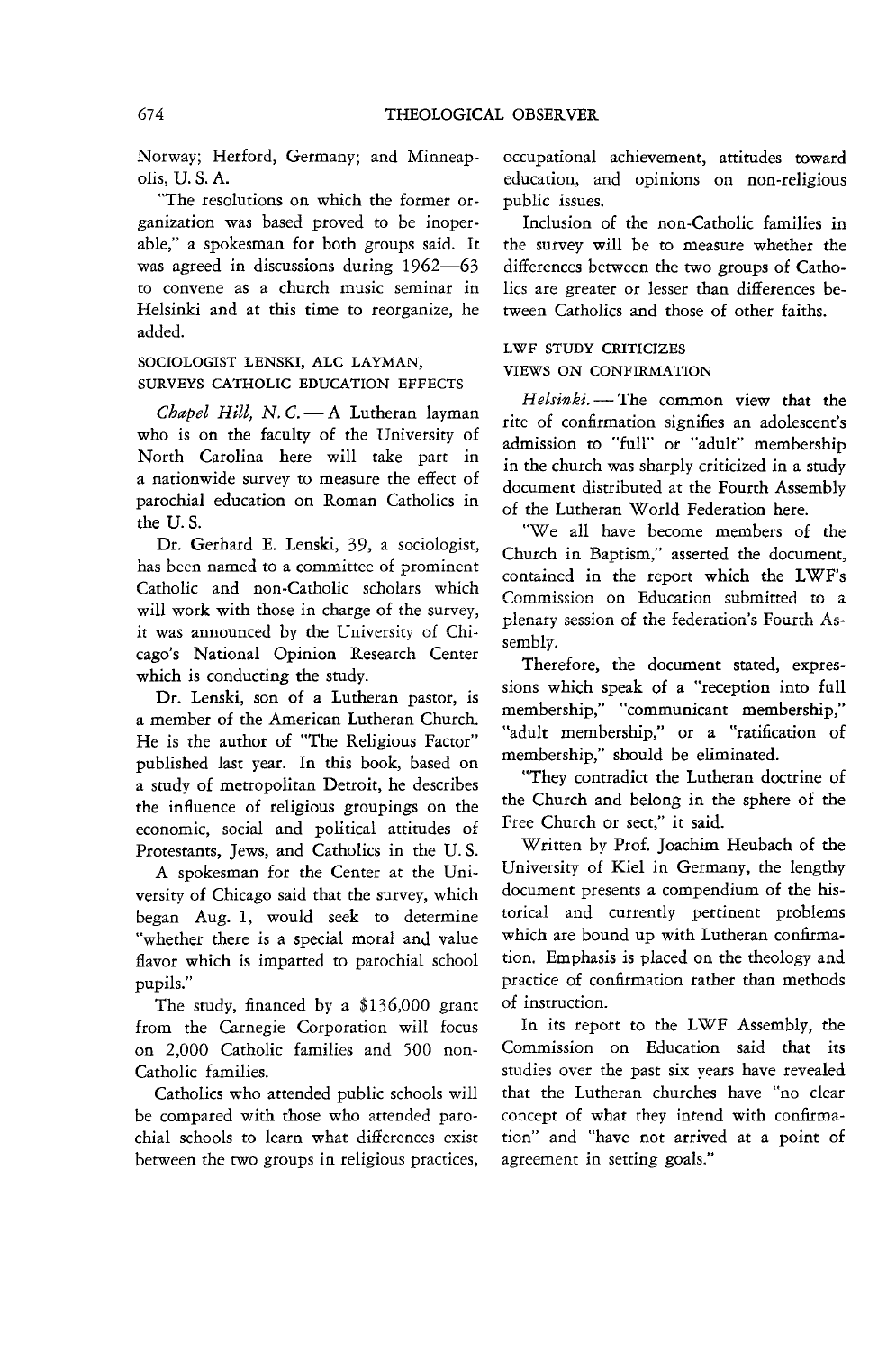"This problem must continue to disturb the Lutheran churches until they arrive at a solution which is in harmony with evangelical Lutheran principles," the commission said.

It stressed that its study document was of an "interim nature" while the various churches work further on the question of confirmation.

"The final word has not been spoken on Lutheran confirmation," the commission added. "The main point is that the Lutheran churches continue to work on this theme, and that the question be kept alive."

The study document rejects the interpretation that confirmation "completes what was begun in baptism" or that it marks the termination of a Christian's religious education.

Confirmation, according to the study, is simply a "baptismal remembrance and baptismal admonition"-a reminder to both the confirmand and the congregation before which he stands, of what happened to them on the day of baptism.

The study contrasts this theological concept with that of Roman Catholicism on one hand, which sees confirmation as completing the grace of Baptism, and with that of certain Protestants on the other, which belittles Baptism by overemphasizing the later personal confession of faith.

In its introduction, the study document points out that the rite of confirmation has been reevaluated and reexamined during the past few generations by many churches throughout the world.

Even churches which have doctrinally defined confirmation as a sacrament, it notes, have been forced by recent historical research to reopen the questions which once appeared settled and to ask themselves whether the traditional doctrine  $-$  i.e., confirmation as a sacrament in its own right-is valid today.

'1t is widely recognized today that the whole problem of confirmation must be discussed thoroughly in the light of its historical development," the study says.

"The reevaluations at which various communions arrive after these investigations must be critically examined, for the problem raised by the rite of confirmation is an ecumenical problem."

The report of the Commission on Education was presented by its chairman, Mr. Bjarne Hareide, director of the Institute for Christian Education in Oslo, Norway.

#### LWF UNABLE TO AGREE ON "JUSTIFICATION" REPORT

*Helsinki.* - Lacking unanimous agreement on the wording of a "contemporary statement" on the Lutheran doctrine of justification by faith, the Fourth Assembly of the Lutheran World Federation referred the document to *its* new Commission on Theology for refinement.

Action was taken by the delegates in plenary session after more than an hour of debate over the report presented by the Coordinating Committee on Group Discussions.

Dr. Franklin Clark Fry, president of the LWF and presiding officer, said the theology commission will study the report and possibly "recast it in another form," for which time is not available at this assembly.

Responding to a question, Dr. Fry emphasized that the assembly's unwillingness to receive the report in its present form does not mean that Lutherans aronnd the world thereby challenge "our common confession of faith in the unaltered Augsburg Confession."

The member churches of the LWF hold "unwaveringly" to this confession, he said, adding that while Lutherans have a common confession, they do not have a "common theological approach to that confession." Nor, he said, is this necessary.

After the decision of referral by the assembly, Bishop Hanns Lilje of Hannover, Germany, chairman of the Coordinating Committee on Group Discussions, asked, "Am I to understand the document will not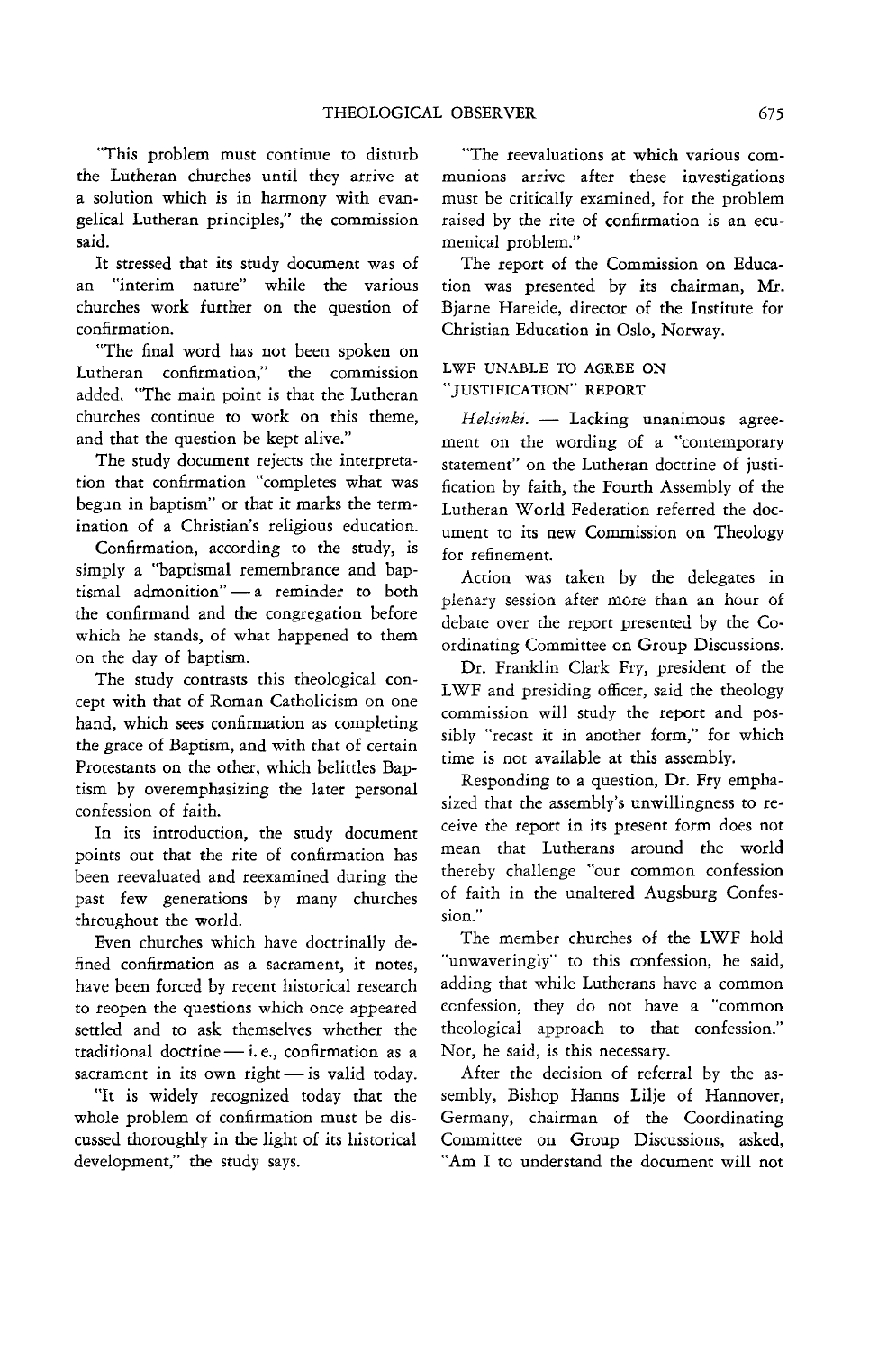be published?" Told by Dr. Fry this was so, Bishop Lilje commented, "What a pity."

The report of the committee was based on the results of three meetings each of 26 discussion groups, composed of the 272 delegates with the 413 official visitors also partici pating.

Discussions in these groups centered on the assembly's theme, "Christ Today," and more specifically on the application of the doctrine of "justification by faith" in modern terminology.

Lutherans maintain that this doctrine, meaning that man is justified before God through God-given faith in Christ as Savior, is a central teaching of Christianity, as restored by Luther.

Four motions concerning the report were made and defeated - that it be received and published in its present form as a statement of the assembly, that it be returned to the coordinating committee for redrafting, that it be referred to the Executive Committee to act on at its discretion, and that it be received and forwarded to member churches for study and comment and report back to the Executive Committee.

During the debate several delegates objected that a number of the formulations in the report were unclear and might lead to misunderstanding.

An example is the statement, "It is forgotten that Baptism embraces the whole of life up to the day of judgment and that the powers of the resurrection are at work in the life and death of the Christian." This, it was said, might lead some to say that Lutherans were establishing a Lutheran purgatory because Baptism in the Lutheran understanding cleanses a person up to the time of death.

Another delegate said the report was not a valid statement of the Lutheran heritage, namely "justification by faith," but only a report of group discussions.

Still another spoke in German on what he called "certain theological inexactitudes," as the simultaneous interpretation put it, and when he said the report should be received without giving the assembly's full approval to it and that it be published, there was scattered applause.

So strongly did one delegate feel concerning what he said were necessary amendments to the report in regard to one statement that he said "we ought to dismantle our pulpits."

The statement referred to was, "Today, however, the Church finds itself at an impasse as to how **it** should preach the good news — whether the image of justification is used or other concepts."

The delegates took particular exception to the phrase "image of justification," saying it was rather an "act of God."

Other points of disagreement with statements in the report were also discussed, a few somewhat impassionately but most in moderate delivery, before the assembly took its action of referral.

#### LUTHERANS IN WORLD NOW EXCEED 73 MILLION

Helsinki. - Baptized memberships reported by Lutheran churches around the globe now total 56,091,534, according to new figures made public at the Lutheran World Federation's Fourth Assembly here.

Another estimated 17 million Lutherans in German union churches bring the total world Lutheran membership to over 73 million.

Of the 56 million members of Lutheran churches, 51,644,718 are counted by the 73 member bodies of the LWF and an additional 6,229 are reported by nine scattered single congregations officially recognized by the federation.

The new statistics on Lutheran churches of all countries were contained in the Lutheran Directory, a new LWF-published reference work of which Part 1 was placed on sale for the first time at the Assembly.

Totals both for the whole of world Lutheranism and for that part which constitutes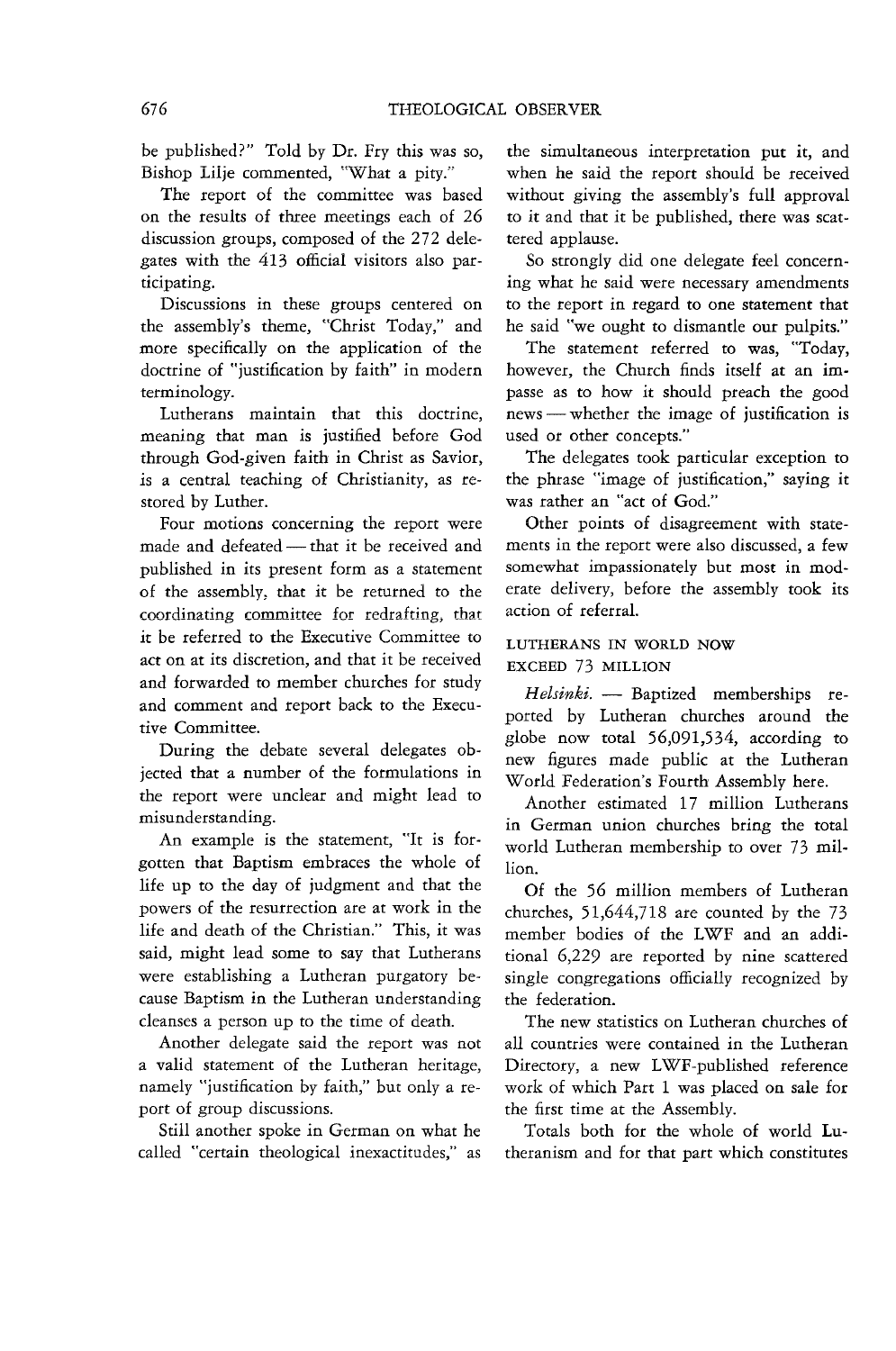the LWF official family were the highest computed up to now. About two years ago 72,588,559 Lutherans were counted in the world, of whom 49,871,533 were in federation-related church bodies or congregations.

On all continents gains were registeredalthough some were modest in comparison with the general population growth.

Europe, which has about 82 percent of all the Lutherans on the globe, experienced an increase from 60,088,648 to 60,414,216 in the two-year period.

Lutherans in North America went up from 8,431,416 to 8,499,008; in Asia from 1,513,259 to 1,531,238; in Africa from 1,349,883 to 1,394,601; in Latin America from 853,373 to 868,548; and in Australia, New Zealand, and New Guinea from 351,980 to 383,833.

Of the rise in the LWF constituency, 1,595,000 is accounted for by the addition of 16 Churches to its roster - five in mid-1962 and the rest at the Assembly here.

The statistical tables of the new directory are the most extensive ever compiled and published under the federation's auspices. Besides the baptized (adult and child) membership of 192 Lutheran groups in about 80 countries, the tables give also their communicant membership, number of congregations, preaching places, ministers, missionaries, full-time lay workers, schools, theological institutions, lay training centers, hospitals, welfare agencies, and theological students. The Lutheran Directory is edited by the LWF News Bureau and distributed internationally by the Lutherisches Verlagshaus of Berlin. Part 1, containing 152 pages, will be sold through bookstores at \$1.25. Part 2 is scheduled to come out in the autumn.

NOTE: The NLC News Release 63-80 stating the Lutheran baptized membership of North America as numbering 8,734,734 in 1962 represents a more current and detailed compilation. The NLC complete figure for 1961 was 8,611,068.

#### LUTHERANS TOTAL 8,734,734 IN UNITED STATES AND CANADA

*New* York.-Lutheran churches in North America reported a total membership of 8,734,734 adults and children at the end of 1962.

The Lutheran bodies reported 8,448,969 baptized members in the United States and 285,765 members for their affiliated groups in Canada, according to the annual statistical summary issued by the National Lutheran CounciL The figures were compiled by Miss Helen M. Knubel, secretary of research and statistics in the Council's Division of Public Relations.

The total represents a gain of 123,666 members or 1.66 percent during 1962 -115,172 in the U. S. and 8,494 in Canada. The percentage of increase was slightly less than the 1961 gain which was 1.8 percent.

Comprising the third largest Protestant denominational grouping in America, the Lutheran churches are exceeded in numbers only by the Baptists and Methodists.

The NLC's summary is based on statistics supplied by 12 Lutheran church bodies, eight of which recorded advances in membership while one reported no change and three suffered losses. Although some Lutheran bodies have made changes in their relationships during the first six months of 1963, all figures given are as of the end of calendar year 1962 unless otherwise noted.

The three bodies participating in the National Lutheran Council at the end of 1962 - Lutheran Church in America, American Lutheran Church, and Lutheran Free Church  $-$  had 5,704,191 members, a gain of 64,104 over the previous year.

A merger of four Lutheran church bodies -the United, Augustana, American Evangelical, and Suomi Synod - formed the Lutheran Church in America in June 1962. Statistics of the four bodies which began the reporting year separately and ended as a unit are given by the new church.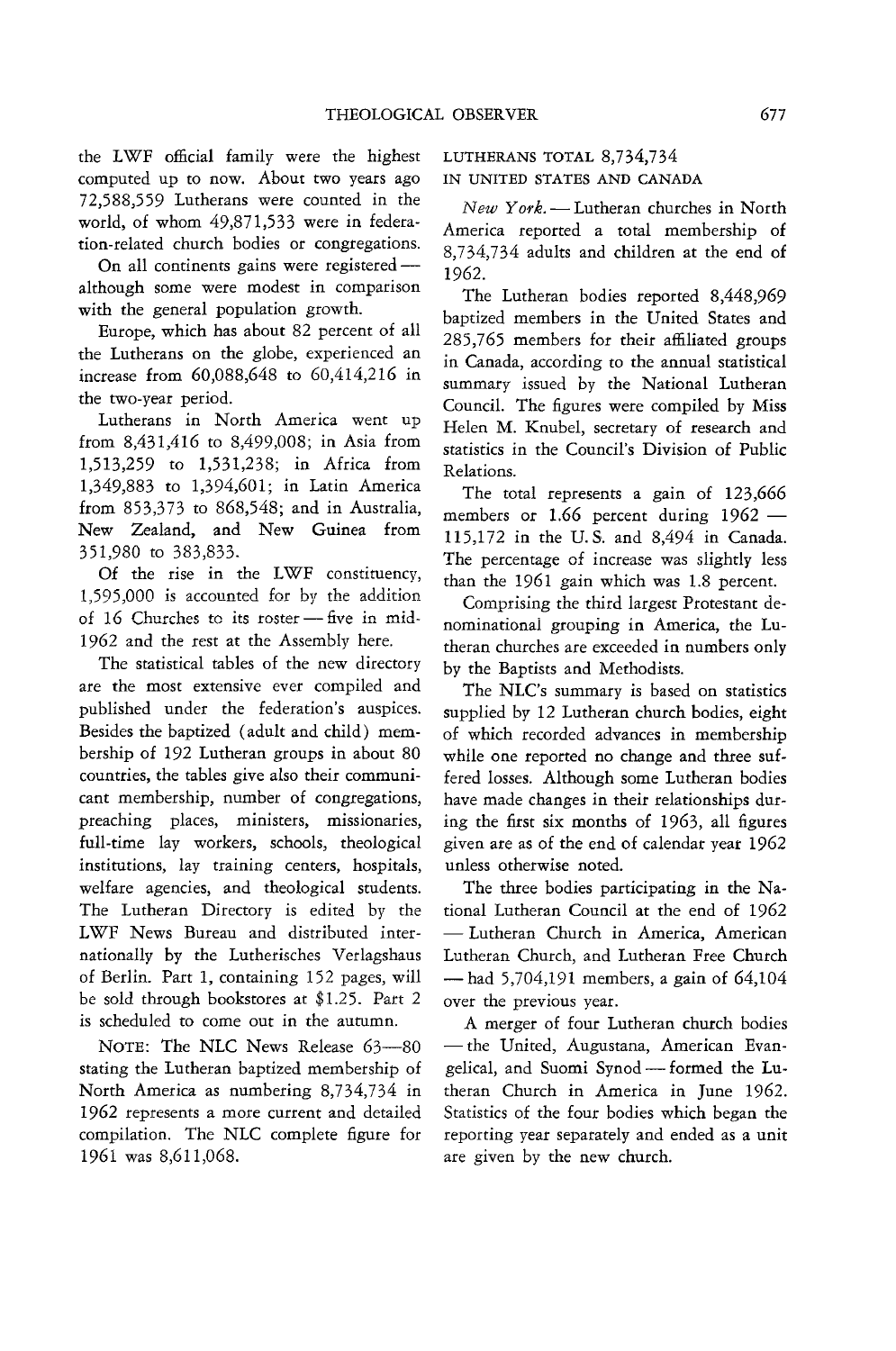The Lutheran Free Church merged into the American Lutheran Church on Feb. 1, 1963.)

The Evangelical Lutheran Synodical Conference of North America — consisting of the Missouri Synod, Wisconsin Synod, Synod of Evangelical Lutheran Churches, and Evangelical Lutheran Synod  $-$  has 2,996,282 members or 59,861 more than in 1961.

Five independent bodies - National Evangelical, Church of the Lutheran Confession, Apostolic Lutheran, Lutheran Brethren, and Eielsen Synod — total 34,261 members, a loss of 299. (The National Evangelical Lutheran Church merged last month with the Missouri Synod.)

The gain in baptized membership of 123,666 in 1962, distributed among the 18,431 congregations, marks an average increase of 6.7 new members per local church.

Confirmed or adult membership advanced by 102,599 to a grand total of 5,785,284, a gain of 1.8 percent. This would indicate an average accession of 5.5 adult members per congregation in 1962.

Largest of the Lutheran bodies *is* the Lutheran Church in America with 3,200,314 members. It reported a net increase of 14,922 or 0.46 percent over the combined 1961 memberships of the four bodies which formed the LCA.

For the 18th consecutive year, the highest numerical increase was made by the Lutheran Church - Missouri Synod as it accounted for 54 percent of all the new members reported. Among the major bodies, it also showed for the fifth year in a row the greatest gain on a percentage basis.

The Missouri Synod added 67,151 baptized members or 2.6 percent to boost its total membership to 2,611,695.

Third largest of the bodies, the American Lutheran Church has 2,410,977 members, a gain of 46,535 or 1.9 percent over 1961. The Lutheran Free Church reported a gain of 2,647 or 2.9 percent and **had** 92,900 members in 1962. (Not all of the LFC membership merged with the ALC last February. The ALC reported that 88,523 baptized members of the LFC were in congregations certified for merger as of the end of 1962. This would give the ALC a current membership figure of 2,499,500.)

The Church of the Lutheran Confession shows the greatest percentage of gain in baptized membership, 10.8 percent, or 864 members bringing its total to 8,992. Organized in 1961, this is the second year that this body has reported annual statistics.

Second highest percentage was registered by the National Evangelical Lutheran Church, with an increase of 690 members or 5.8 percent to 12,560. (The NELC merged last month with the Missouri Synod. This would give the Missouri Synod a current membership of 2,624,255.)

The Evangelical Lutheran Synod gained 442 members over a two-year period, increasing its membership to 14,081.

The Wisconsin Evangelical Lutheran Synod gained 1,858 members or 0.5 percent to a total of 350,042.

The Eielsen Synod, with 1,500 members, remained unchanged as no census has been taken since 1953.

Decreases in membership were reported *by* three bodies. Lowest percentage loss was reported by the Synod of Evangelical Lutheran Churches which decreased by 649 members to 20,464 or a 3.1 percent loss. The Apostolic Lutheran Church after taking *its* first census in 10 years reported a loss of 11 percent or 798, dropping the total to 7,203 members. The Church of the Lutheran Brethren decreased by 1,055 members to 4,006 or a 26 percent loss.

The number of ordained Lutheran pastors in all of the 12 reporting church bodies rose to 19,630, an increase of 284 over 1961. Of these, 14,304, or 321 more than the previous year, were serving in pastorates in 1962.

Congregations totaled 18,431, a net gain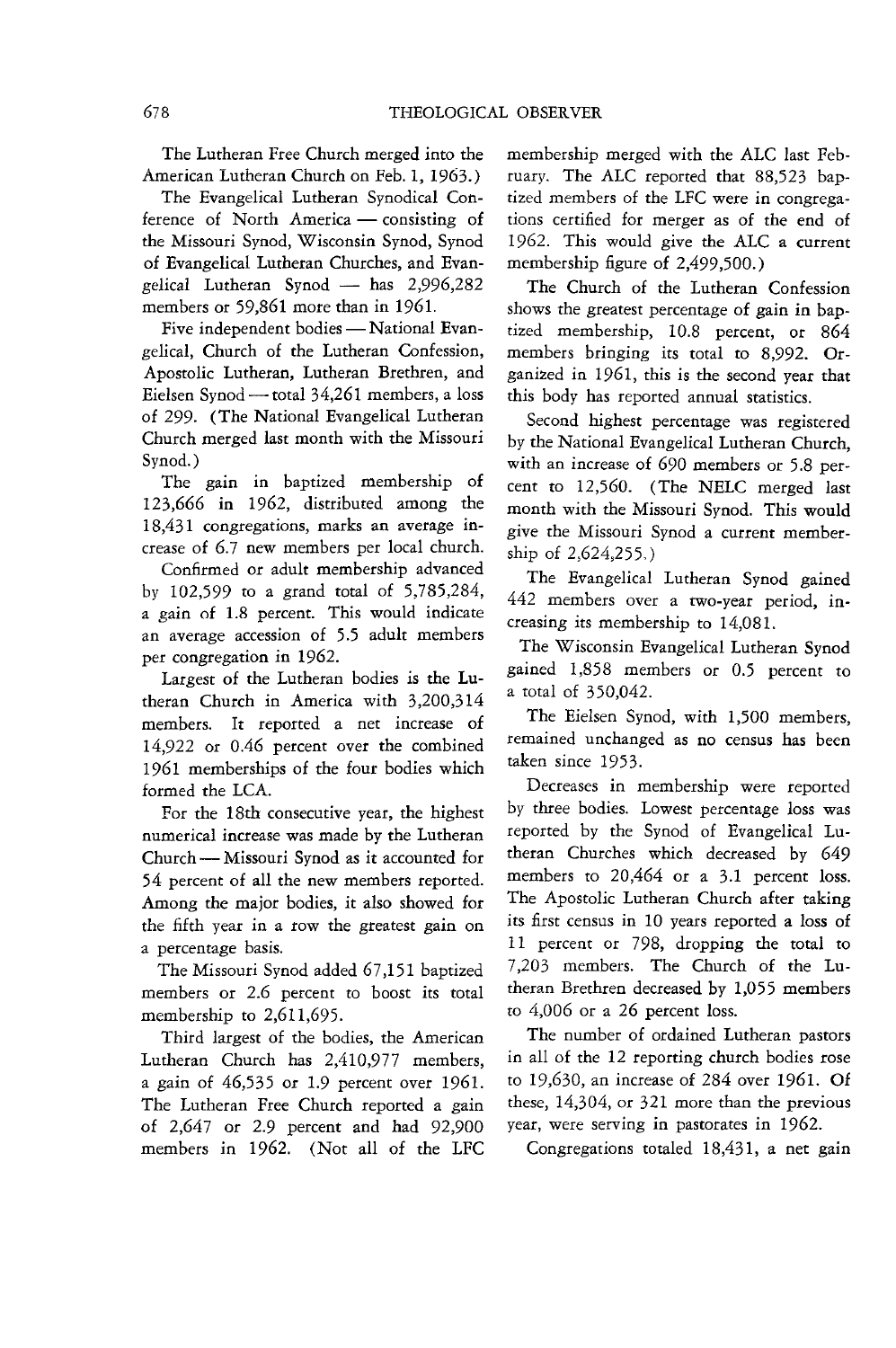## STATISTICS FOR 1962: LUTHERAN CHURCH BODIES IN THE UNITED STATES AND CANADA

|                                                                                                                                                                                             |                                | Serving<br>Pastoratos | Organized<br>Congregations | Regular<br>Preaching<br>Places | Baptized<br>Membership  | Confirmed<br>Membership                | SUNDAY SCHOOLS |          |                           | CONGREGATIONAL FINANCES                                                                                                                                  |                                                                        |                   |                  |                                                                                               |  |
|---------------------------------------------------------------------------------------------------------------------------------------------------------------------------------------------|--------------------------------|-----------------------|----------------------------|--------------------------------|-------------------------|----------------------------------------|----------------|----------|---------------------------|----------------------------------------------------------------------------------------------------------------------------------------------------------|------------------------------------------------------------------------|-------------------|------------------|-----------------------------------------------------------------------------------------------|--|
| Church Bodies                                                                                                                                                                               | Total<br>Ordained<br>Ministers |                       |                            |                                |                         |                                        | Number         | Teachers | Pupils                    | Property<br>Valuation                                                                                                                                    | ndebtedness                                                            | Local<br>Expenses | Work at<br>Large | Total<br>Expenses                                                                             |  |
| NATIONAL LUTHERAN COUNCIL                                                                                                                                                                   | 6.842                          | 5.000                 | 6.196                      | 72                             | 3,200,314               | 2,178,014                              | 6,116          | 109,109  | 1,029,102                 |                                                                                                                                                          | \$1,004,842,202 \$161,388,069 \$149,179,962 \$34,397,198               |                   |                  | \$183,577,160 1                                                                               |  |
| 2 The American Lutheran Church                                                                                                                                                              | 5,212                          | 3,708                 | 4,967                      | 11                             | 2.410.977               | 1,585,637                              | 5,004          | 96,269   | 773,332                   |                                                                                                                                                          | 582,509,979 122,638,927                                                | 93,284,337        | 19,787,291       | 113,071,628 2                                                                                 |  |
|                                                                                                                                                                                             | 260                            | 174                   | 328                        | $\ddotsc$                      | 92.900                  | 60.564                                 | 304            | 4.707    | 33,080                    | 17,368,459                                                                                                                                               | 5,831,479                                                              | 3,827,156         | 839,496          | 4,666,652 3                                                                                   |  |
|                                                                                                                                                                                             | 12.314                         |                       | 8,882   1,491              |                                |                         | 83 5.704.19 3.824.215                  |                |          | $1,424$ 210,085 1,835,514 |                                                                                                                                                          | \$1,604,720,640 \$289,858,475 \$246,291,455 \$55,023,985 \$301,315,440 |                   |                  |                                                                                               |  |
| SYNODICAL CONFERENCE                                                                                                                                                                        |                                |                       |                            |                                |                         |                                        |                |          |                           |                                                                                                                                                          |                                                                        |                   |                  |                                                                                               |  |
| 4 Lutheran Church-Missouri Synod                                                                                                                                                            | 6,157                          | 4,498                 | 5.722                      | 71                             |                         | 2,611,695 1,677,943                    | 5,657          | 98,941   | 853,827                   |                                                                                                                                                          | \$824,128,225 \$212,621,013 \$132,001,746 \$35,594,228                 |                   |                  | \$167.595.974                                                                                 |  |
|                                                                                                                                                                                             | 809                            | 650                   | 846                        | 26                             | 350,042                 | 236,442                                | 801            |          | 53,500                    |                                                                                                                                                          |                                                                        | 13,415,881        | 3,639,809        | 17,055,690                                                                                    |  |
| 6 Synod of Ev. Luth, Churches                                                                                                                                                               | 65                             | 55                    | 56                         | $\overline{7}$                 | 20,464                  | 14,737                                 | 58             | 734      | 5,718                     |                                                                                                                                                          | 7,354,205                                                              | 1,579,180         | 177,196          | 1,756,376 6                                                                                   |  |
| 7 Evangelical Lutheran Synod                                                                                                                                                                | 53                             | 43                    | 72                         | $\overline{2}$                 | 14.081                  | 9,209                                  | 71             | 459      | 3.548                     | 3.614.160                                                                                                                                                | 679,900                                                                | 541,491           | 164.655          | 706,146 7                                                                                     |  |
|                                                                                                                                                                                             | 7,084                          | 5,246                 | 6.696                      |                                | 106 2,996,282 1,938,331 |                                        | 6,587          | 100.134  | 916,593                   |                                                                                                                                                          | \$835,096,590 \$213,300,913 \$147,538,298 \$39,575,888 \$187,114,186   |                   |                  |                                                                                               |  |
| ALL OTHERS                                                                                                                                                                                  |                                |                       |                            |                                |                         |                                        |                |          |                           |                                                                                                                                                          |                                                                        |                   |                  |                                                                                               |  |
| 8 National Ev, Lutheran Church                                                                                                                                                              | 43                             | 37                    | 61                         | 5                              | 12,560                  | 7.796                                  | 54             | 586      | 4,192                     | 2,960.792 \$<br>Ş.                                                                                                                                       | 976,269 \$                                                             | 454,956 \$        | 75,154 \$        | 530,110                                                                                       |  |
| 9 Church of Lutheran Confession                                                                                                                                                             | 62                             | 52                    | 60                         | 5                              | 8,992                   | 5.953                                  | 55             | 243      | 1.574                     | ,,,,,,,,,,,,,,,,,,,,,,,                                                                                                                                  |                                                                        | 383.775           | 60,343           | 444, 118 9                                                                                    |  |
| 10 Apostolic Luth. Church of America                                                                                                                                                        | 27                             | 21                    | 55                         | 60                             | 7,203                   | 4,957                                  | 36             | 312      | 2,006                     | 730.333                                                                                                                                                  | 27,248                                                                 | 95.898            |                  | 95.898 10                                                                                     |  |
| 11 Church of the Lutheran Brethren                                                                                                                                                          | 97                             | 63                    | 59                         | 4                              | 4,006                   | 2,932                                  | 58             | 589      | 5,059                     | 3.066.600                                                                                                                                                |                                                                        |                   |                  |                                                                                               |  |
|                                                                                                                                                                                             | *3                             | *3                    | *9                         | $\cdots$                       | *1,500                  | *1.100                                 | *4             | $*10$    | *50                       | *80.000                                                                                                                                                  |                                                                        |                   |                  |                                                                                               |  |
|                                                                                                                                                                                             | 232                            | 176                   | 244                        | 74                             | 34,261                  | 22,738                                 | 207            | 1,740    | 12,881                    | \$                                                                                                                                                       | 6,837,725 \$ 1,003,517 \$                                              |                   |                  | 934,629 \$ 135,497 \$ 1,070,126                                                               |  |
|                                                                                                                                                                                             |                                | 19,630 14,304 18,431  |                            |                                |                         | 263 8,734,734 5,785,284                |                |          | 18,218 311,959 2,764,988  |                                                                                                                                                          |                                                                        |                   |                  | \$2,446,654,955 \$504,162,905 \$394,764,382 \$94,735,370 \$489,499,752                        |  |
|                                                                                                                                                                                             | 18,893                         | 13.725                | 17.371                     | 218                            | 8,448,969               | 5,608,261                              | 17,249         | 302,298  | 2,688,151                 |                                                                                                                                                          | \$2,395,152,408 \$490,000,745 \$386,769,549 \$92,623,668 \$479,393,217 |                   |                  |                                                                                               |  |
|                                                                                                                                                                                             | 737                            | 579                   | 1,060                      | 45                             | 285,765                 | 177,023                                | 969            | 9.661    | 76.837                    |                                                                                                                                                          |                                                                        |                   |                  | \$ 51,502,547 \$ 14,162,160 \$ 7,994,833 \$ 2,111,702 \$ 10,106,535                           |  |
| No census has been taken since 1953<br>The Lutheran Church in America is a merger as of June, 1962 of the United<br>Lutheran Church in America, the Augustana Lutheran Church, Suomi Synod, |                                |                       |                            |                                |                         | of the Lutheran Church-Missouri Synod, |                |          |                           | The Apostolic Lutheran Church now omits the word "Finnish" from its name.<br>The former Negro Missions of the Synodical Conference are now congregations |                                                                        |                   |                  | Compiled by Research & Statistics, Division of<br>Public Relations, National Lutheran Courcil |  |

\* No census has been taken since 1953<br>The Lutheran Church in America, the Augustana Lutheran Church, Suomi Synod,<br>Lutheran Church in America, the Augustana Lütheran Church, Suomi Synod,<br>and the American Evangelical Luthera

Reprinted from THE NATIONAL LUTHERAN, September, 1963 issue